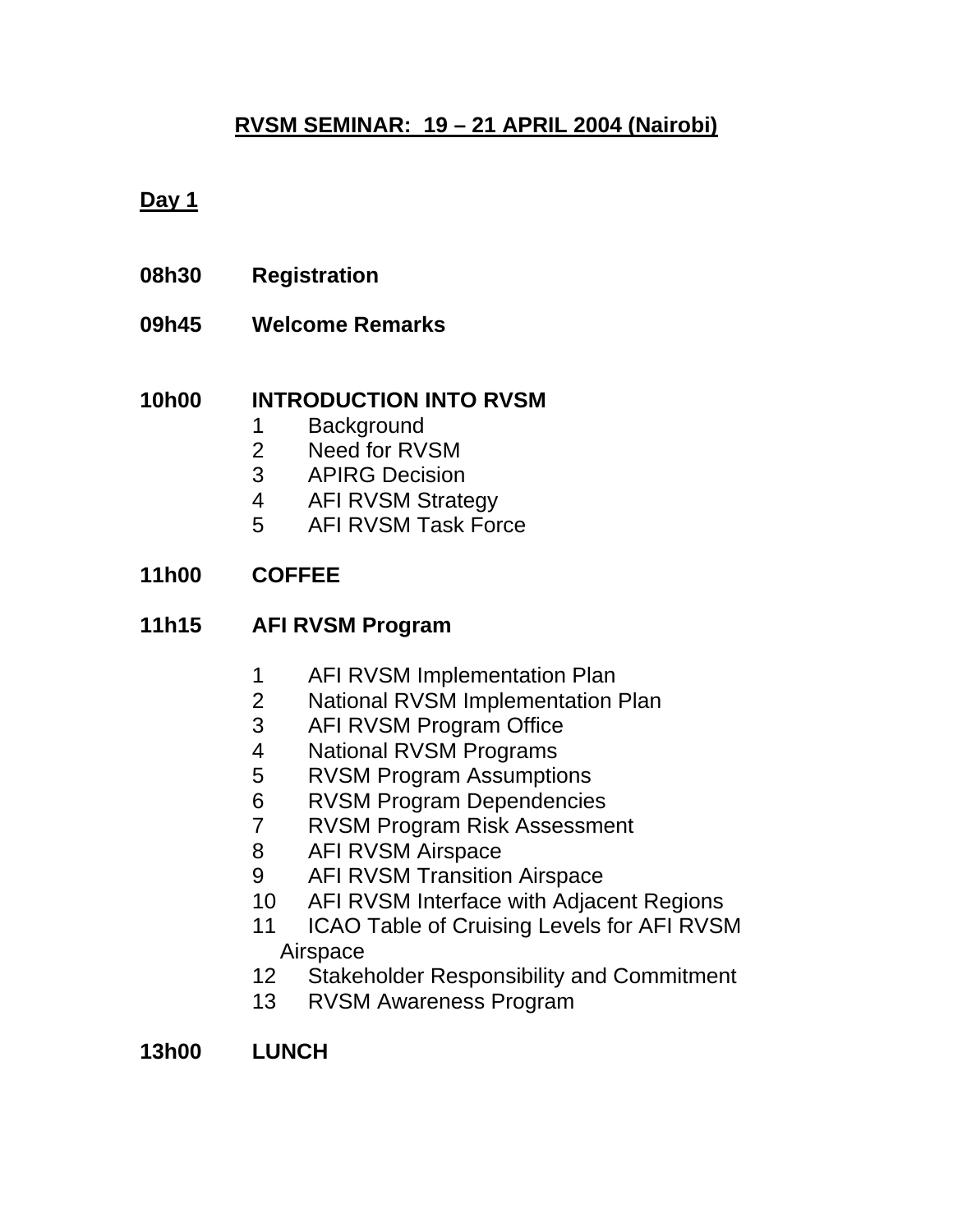# **14h00 OPERATOR REQUIREMENTS & AIRWORTHINESS**

## **Aircraft**

- 1 Aircraft Equipment
- 2 Aircraft Operating Restrictions
- 3 Primary/Standby Altimeters and Errors
- 4 Aircraft Height-Monitoring System
- 5 Aircraft Approval Process
- 6 Aircraft Certification
- 7 ACAS

# **15h00 COFFEE**

### **15h15 Aircrew**

- 8 RVSM Airspace Criteria
- 9 Flight Crew Procedures
- 10 Flight Planning
- 11 Pre- and Post Flight Procedures
- 12 Procedures prior to RVSM airspace entry
- 13 In-Flight Procedures
- 14 Changing Levels
- 15 Automatic Altitude-Control System
- 16 Altitude-Alerting System
- 17 Altitude-Reporting Transponder
- 18 RVSM Airspace Contingency Procedures
- 19 Height-Keeping System Malfunction Log Entries
- 20 Flight Crew Training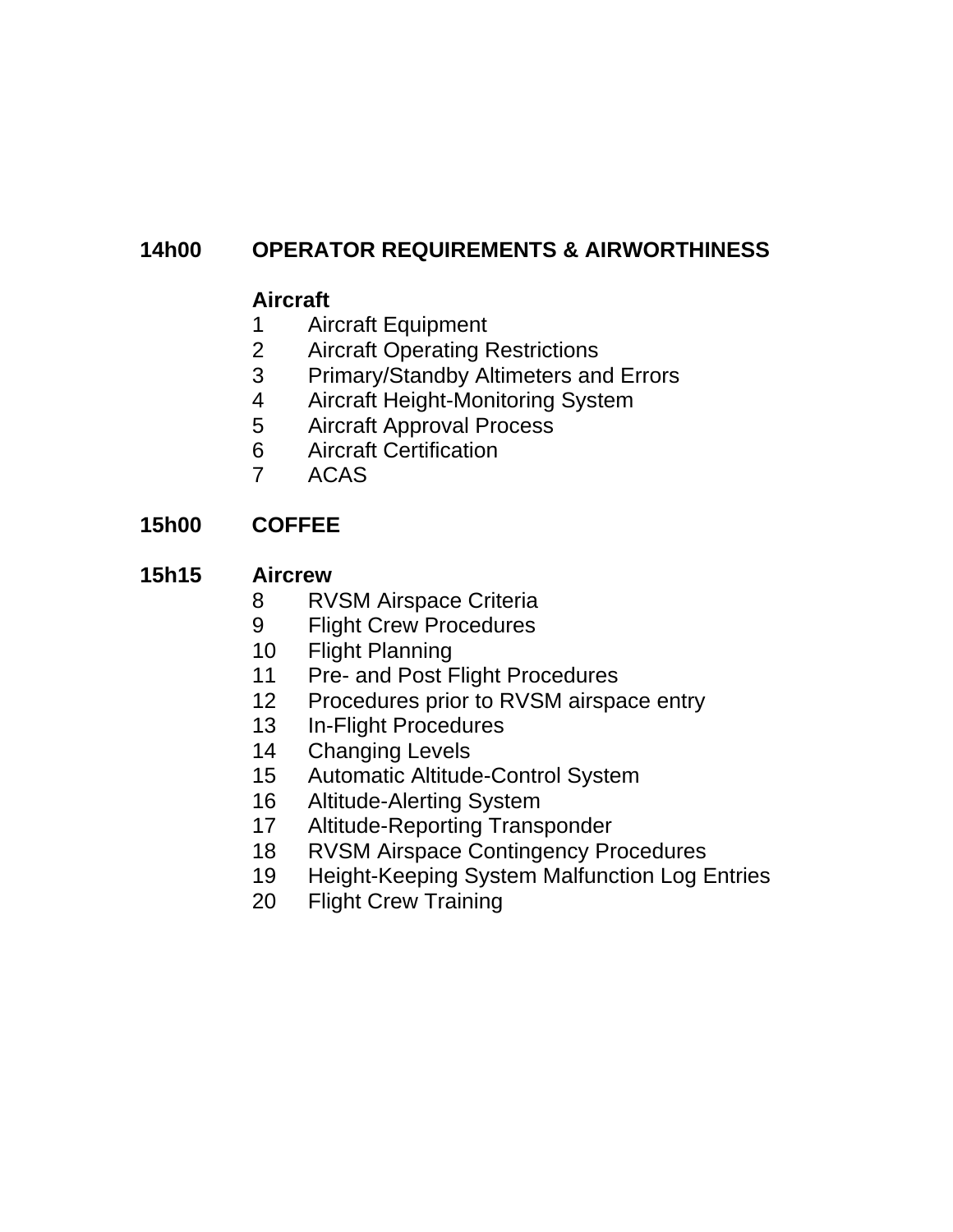**Day 2**

## **09h00 FLIGHT OPERATIONS WITHIN AFI RVSM AIRSPACE**

- 1 State Aircraft in AFI RVSM Airspace
- 2 Aircraft Transition To/From AFI RVSM Airspace
- 3 Cruising Levels Appropriate to Direction of Flight
- 4 In-Flight Contingency Procedures
- 5 Communication Failure Procedures
- 6 Compulsory Reporting Points

## **10h30 COFFEE**

### **11H00 AIR TRAFFIC MANAGEMENT**

- 1 Optimization of ATS Routes
- 2 ATC Sectorisation
- 3 ATM Options for RVSM Transition
- 4 Laterally Spaced, Uni-Directional ATS Routes
- 5 Flight Level Allocation Scheme
- 6 ATC Clearances
- 7 ATC Procedures
- 8 ATC Phraseology
- 9 ATC Training
- 10 Inter-Centre Letters of Agreement
- 11 Inter-Centre Coordination
- **12h30 LUNCH**

### **14h00 AIR TRAFFIC SYSTEMS**

- 12 Flight Data Processing Systems;
- 13 Radar Display Systems
- 14 Flight Strips
- 15 Online Data Interchange
- 16 Short Term Conflict Alert and Medium Conflict Alert
- 17 Flight Planning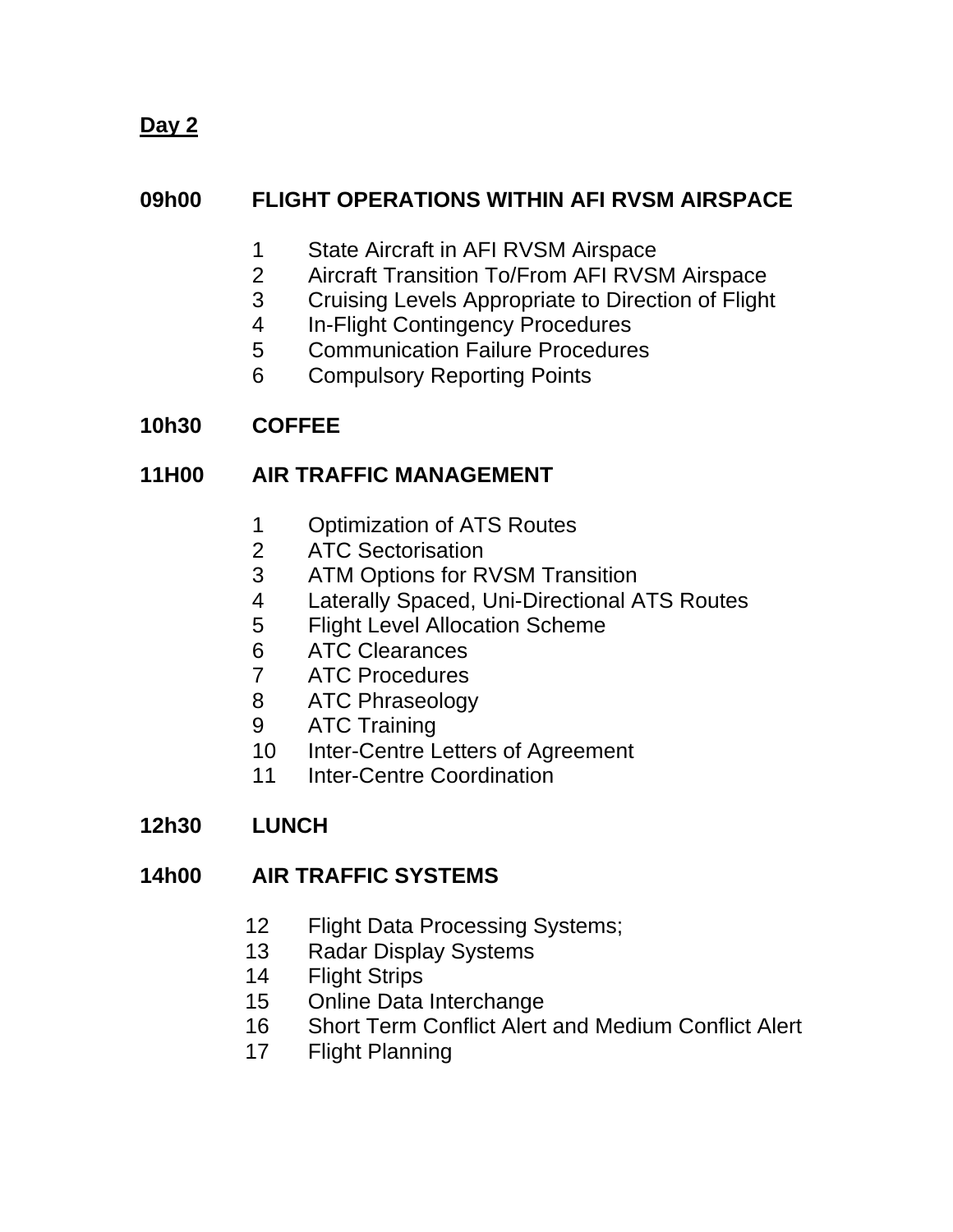**DAY 3**

### **09h00 RVSM SAFETY ASSURANCE**

- *1* Overall Safety Requirements
- 2 RVSM Safety Management
- 3 Stakeholder Responsibilities
- 4 Development Phases of Overall RVSM Safety Case
- 5 ICAO RVSM Target Level of Safety (TLS)

### **10h30 COFFEE (Cnt)**

### **RVSM SAFETYASSURANCE**

- 09 ATM and Safety Objective
- 10 RVSM Safety Policy
- 11 RVSM Safety Objectives
- 12 RVSM Safety Policy Deliverables
	- RVSM Functional Hazard Report
	- Collision Risk Assessment Report
	- National Safety Plan
- 13 Switch-Over Planning CVSM to RVSM
- 14 Switch-Over Risk Analysis

## **12h30 LUNCH**

### **14h00 HEIGHT MONITORING**

- 1 Standards and Operation of RMA
- 2 RVSM Approval Database
- 3 Monitoring Aircraft Height-Keeping Performance
- 4 Pre-Implementation Technical Height Monitoring Requirements
- 5 Aircraft Height Keeping Performance Statistics
- 6 Safety and Readiness Assessments
- 7 Safety Reporting and Monitoring Operator **Compliance**
- 8 RMA Duties and Responsibilities

### **15h00 COFFEE**